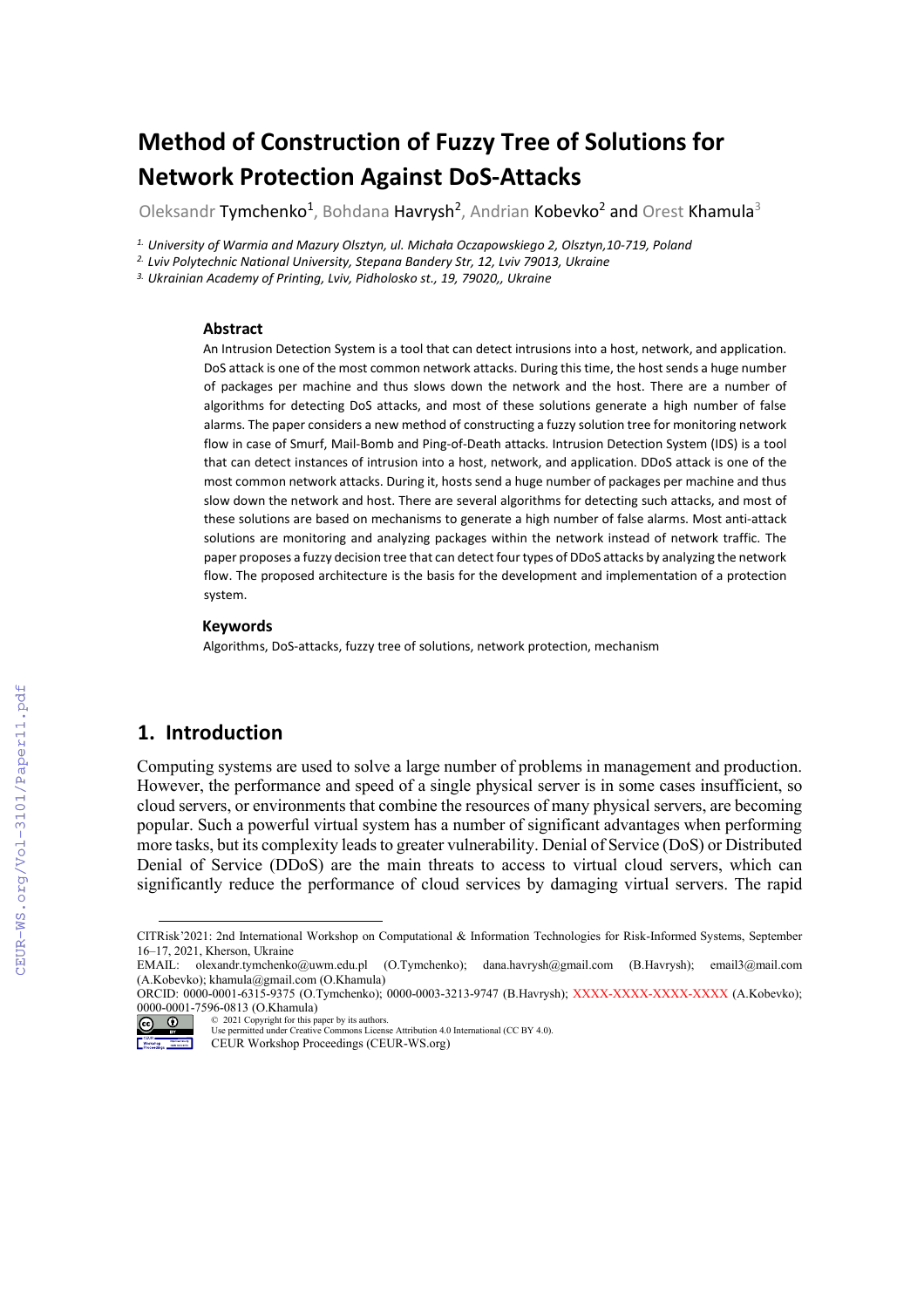increase in the number of DoS attacks on hosts, networks or applications encourages researchers to create an effective way to stop them. The obvious solution is to create a system that detects intrusions with the least error and quickly enough. The frequency of detection of erroneous results does not satisfy users, especially for detection systems based on the analysis of anomalies.

**The purpose of the article.** Identify and classify the main threats from DDoS attacks and protection mechanisms against them. Build a fuzzy tree of solutions to monitor network flow in the event of Smurf, Mail-Bomb and Ping-of-Death attacks.

### **2. Main part**

The sharp increase in the number of users and ISPs leads to a decrease in network security, so service providers are always looking for solutions to monitor and verify packages coming from the client side to avoid any attacks.

The security mechanisms used in the network must prevent any attack. As it cannot completely prevent attacks, a new level of security is needed to detect and stop the attack as soon as possible  $[1, 2]$ .

In 2009, the US National Institute of Standards and Technology (NIST) defined cloud computing as a "model for providing convenient on-demand network access to a shared environment of configured computing resources that can be quickly provided and released with minimal management or service provider interoperability." Payment for usage, virtualization, access to demand, flexibility and reduced costs for equipment and maintenance - factors that contribute to the popularization of cloud computing. An Infrastructure as a Service (IaaS) is a service model that allows users to deploy and run arbitrary software, which may include operating systems and applications. Virtualization plays a major role in cloud computing through the efficient and systematic use of existing equipment. Virtualization is used at various stages, including network, processor, memory, storage, and so on. This reduces cost and allows you to create an affordable and flexible system.

DDoS attack is the main threat to availability. An attacker could significantly degrade or completely destroy a user's network connection. To perform an attack, an attacker first creates many agents or hosts, and then uses these agents to launch an attack, loading the target network. The main purpose of a DDoS attack is to prevent the victim from using their resources. In most cases, the targets are web servers, processor, storage, and other network resources. In a cloud environment, DDoS can also significantly reduce the performance of cloud services by damaging virtual servers.

The Intrusion Detection System (IDS) dynamically monitors actions performed in a given environment, such as hosts and networks. It decides whether these actions are symptoms of an attack or whether they constitute lawful use of the environment. The two most common detection methods that can be used in IDS are signature-based detection and anomaly-based detection.

The signature-based detection technique in IDS looks for the characteristics of known attacks, and tries to find similarities between the previous behavior of the system or network with the characteristics of the known attack in the signature database. However, this technique cannot detect new attacks.

The anomaly detection technique takes the normal state of network traffic or host behavior as anomaly criteria. This approach can detect unknown attacks. This approach creates an error rate due to difficulties in determining the normal state of network traffic [2].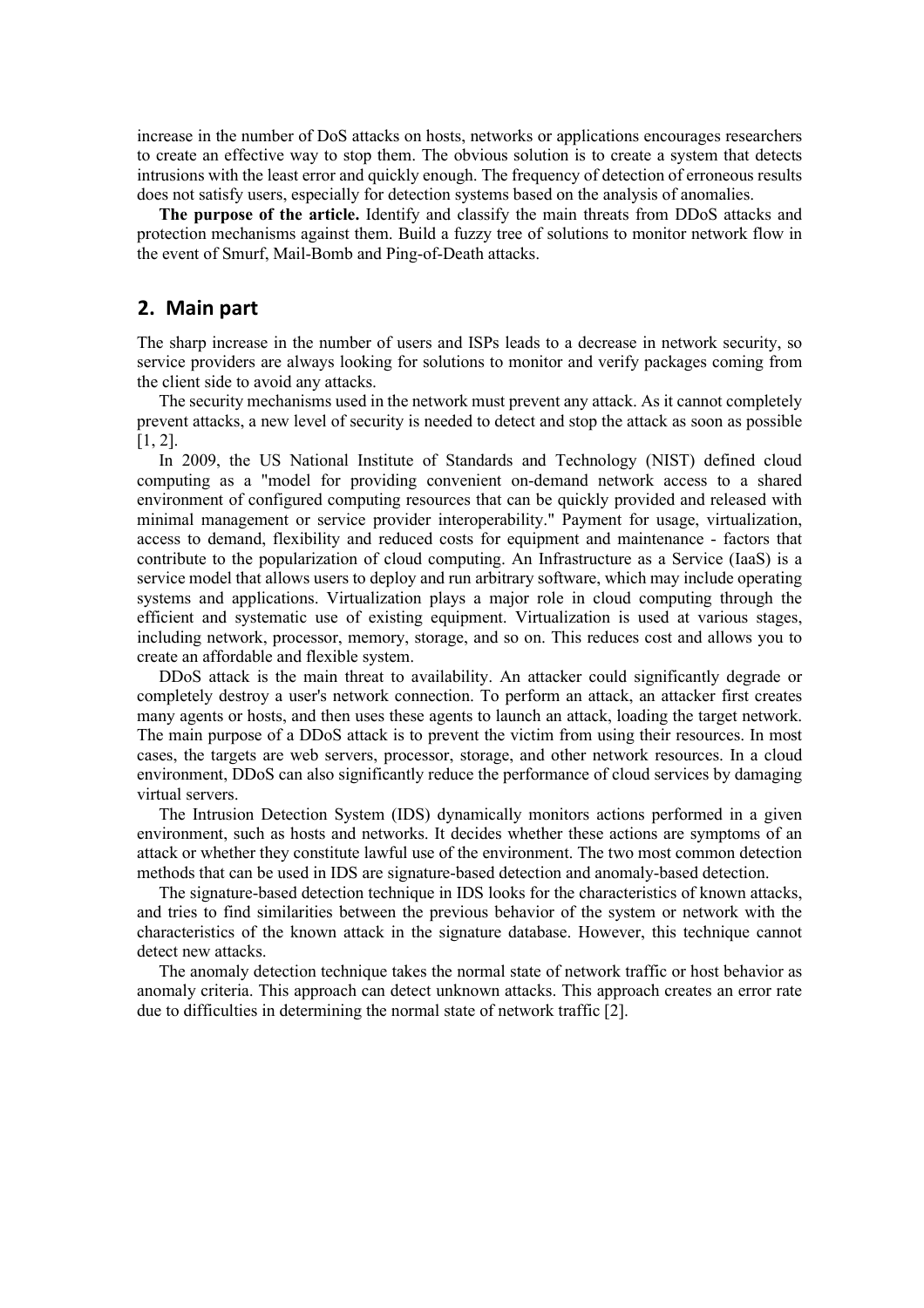To detect intrusion, a number of researchers use artificial intelligence, data exchange and fuzzy clustering methods. Recently, fuzzy intrusion detection systems have proven noise resistance, selflearning ability, and the ability to build ground rules without the need for a priori knowledge.

Although there are various approaches to detecting DoS attacks. The practice of detection requires higher accuracy and efficiency. Therefore, there is an urgent task to improve the mechanism of detection of DoS-attacks by different algorithms.

Although there are various approaches to detecting DoS attacks, the practice of detection requires higher accuracy and efficiency. Therefore, there is an urgent task to improve the mechanism of detection of DoS-attacks by different algorithms.

# **2.1. DDoS attacks**

DDoS attacks are initiated by a network of remotely controlled, well-structured and widely dispersed hosts - "zombies". They are also called secondary victims. In 2019, the victims of DDoS attacks were: Chinese websites, Wikipedia, Telegram, FBI, etc. Most of these attacks were distributed, ie they occurred simultaneously from a large number of IP addresses.



**Figure 1:** DDoS attack structure

# **2.2. DDoS attack structure**

Internet bots are widely used to carry out DDoS attacks, ie client-server technology is used to launch a large number of "zombie" hosts. In general, a DDoS attack consists of a manager, handler,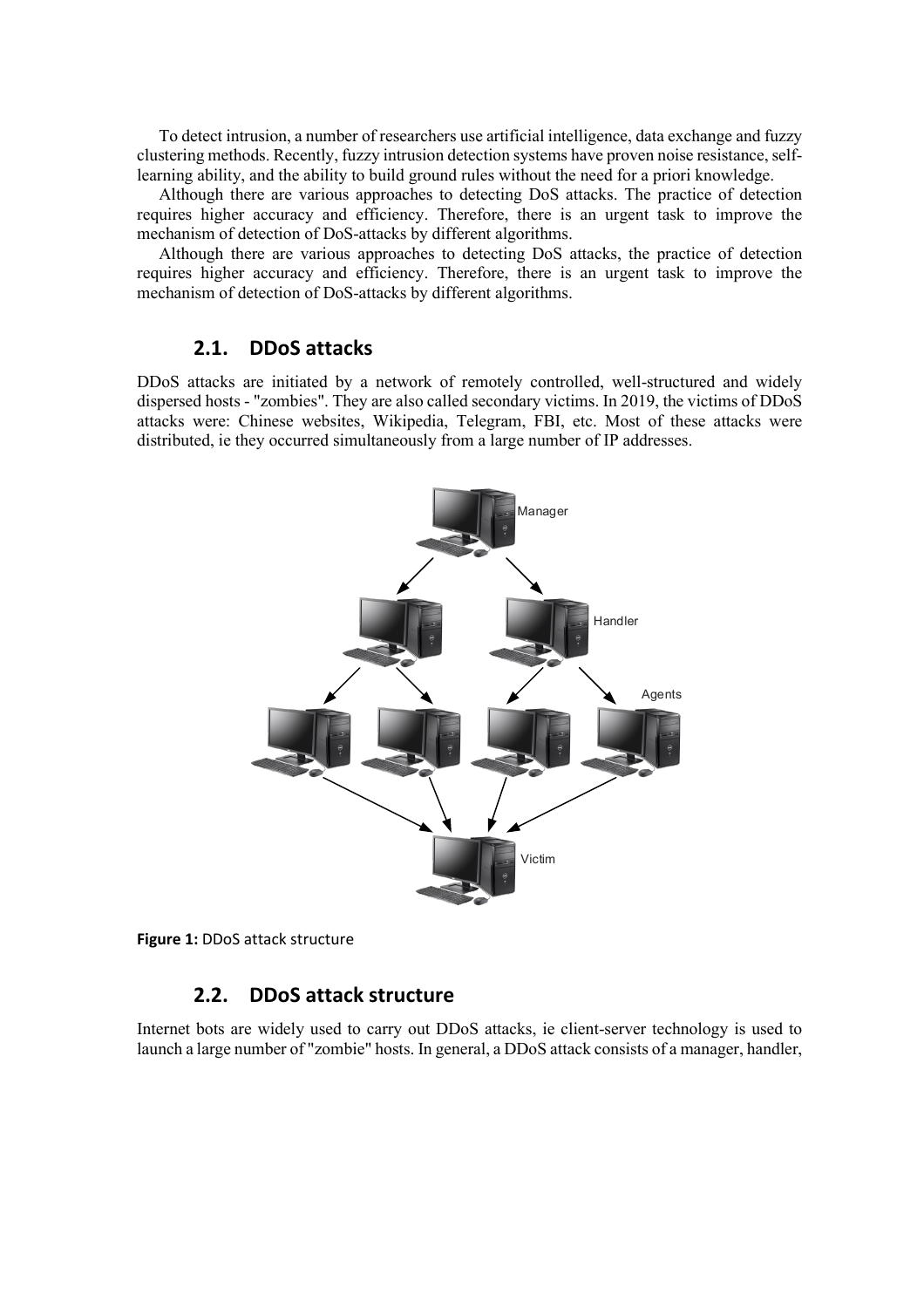agents, and victim (Figure 1). Zombies (agents or bots) are used by the leader to form internet bots. The strength of the attack depends on their number. The manager communicates with agents through handlers. Handlers, for example, can be programs installed on the affected devices (network servers) with which attackers communicate to send commands. An attacker sends a command and manages his agents through handlers. Bots - devices that are run by handlers, actually attack the victim's system [4-6].

Attackers use various scanning methods to find a vulnerable machine. The simplest strategy is to randomly scan for IP addresses because the virus does not know where the vulnerable host is. The method is only effective for IPv4 because the IPv6 address space is too large. When scanning the list, the attacker has a list of infected IP addresses.

When it makes another machine a host, part of the initial list of requests will be sent to it. Route-based scanning reduces search addresses using Border Gateway Protocol (BGP) prefixes. They reduce the amount of information in which the search takes place. With this technique, scanning is performed by different hosts in different parts of the address space, and thus saves resources. Other strategies are sometimes used, such as permutation scanning, local preference scanning, and topological scanning. Once a vulnerable host is detected, they find its vulnerability and gain control over it.

# **2.3. Classification**

The variety of DDoS attacks is growing. The most common are attacks based on bandwidth and resources. These types consume all the bandwidth and resources of the network being operated. The results of the analysis of types of attacks are presented in figure 2. Depending on the vulnerability used, attacks can be divided into different types.

# **2.3.1. Bandwidth damage:**

This type of attack consumes the bandwidth of the victim or the target system, loading unwanted traffic to prevent legitimate traffic from entering the victim's network [3]. Tools such as Trinoo are commonly used to carry out these attacks. Bandwidth attacks are further classified as:



**Figure 2:** Classification of DDoS attacks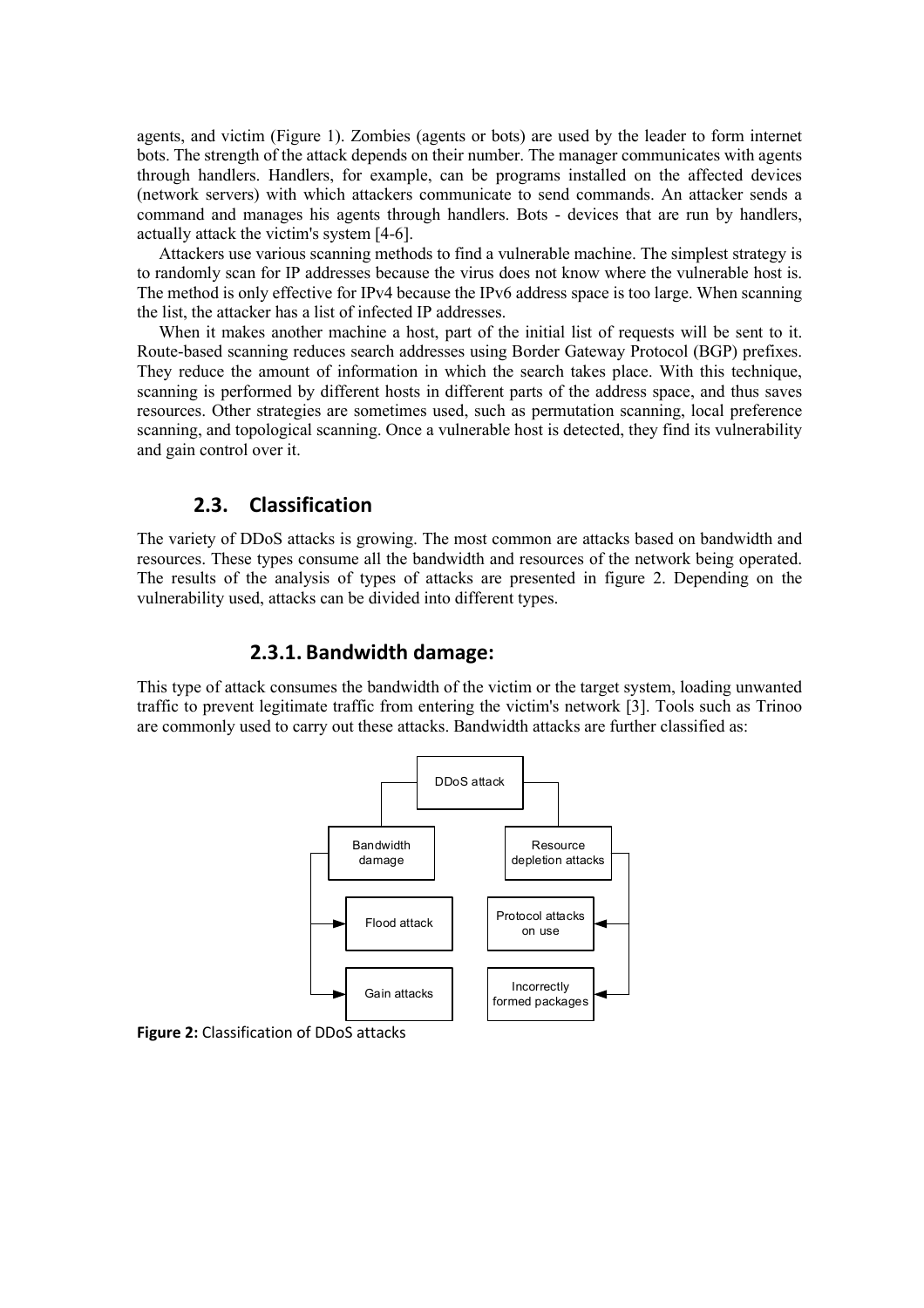### *Flood attack:*

The attacker sends a huge amount of traffic to the victim with the help of zombies, and thus overloads the network. The victim's system slows down quickly, preventing legitimate traffic from accessing the network. This is due to the UDP (User Datagram Protocol) and ICMP (Internet Control Protocol) packages [7, 8]. The UDP-flood attack consists of the following steps:

- 1. An attacker sends a large number of UDP packages to random or specified ports on the victim's system via zombies.
- 2. Upon receiving packages, the victim system looks for destination ports to identify programs waiting on the port.
- 3. It does not find the required programs and generates an ICMP package with the message "destination not available".
- 4. Return packages from the victim are sent to a fake address.

As a result of the attack, the available bandwidth of the system is exhausted and cannot be used by the victim. This affects internet connections and systems located near the victim. Varieties of this attack are: fragmentation, DNS flood attack, VoIP flood attack, media data flood, etc.

The ICMP flood attack consists of the following steps*:*

- 1. An attacker sends a large number of ping requests to the victim system using zombies.
- 2. The victim sends answers to the received inquiries.
- 3. The network is now jammed with traffic sent by the victim. Responses to requests can be sent to the fake IP address specified in the ICMP package.

As a result, the bandwidth of network connections is quickly depleted and cannot be used by the user. Also types of ICMP attack are: fragmentation, DNS flood and Ping-flood [9-11].

### *Gain attack*

An attacker sends a large number of packages to a broadcast IP address. The router transmits these responses to requests to the victim's IP address, which results in a complete system lock. This type of attack uses the broadcast addresses of most devices that have access to the Internet, such as routers. This type of DDoS attack can be launched directly by an attacker, or with the help of zombies. The most famous attacks of this type were Smurf and Fraggle.

*The Smurf attack* consisted of the following steps:

- 1. An attacker sends packages to a network device with a broadcast address. The answer will be sent either to a fictitious address or to the victim's address.
- 2. ICMP\_ECHO\_RESPONSE packages are sent by the network amplifier to all broadcast IP address systems. This package assumes that the receiver will respond to ICMP\_ECHO\_REPLY.
- 3. The message ICMP\_ECHO\_REPLY from all systems in the range reaches the victim.

*The Fraggle attack* is similar to Smurf, but during which UDP is sent to ports that support character generation. It consists of the following steps:

- 1. An attacker sends UDP packages to a port that supports character generation. The return address in these packages can be the address of the victim's seventh port, which will generate characters and thus create an infinite loop.
- 2. The attack targets the ports of all systems to which the broadcast address refers.
- 3. All these systems in the range are repeated back to the port of the victim symbol generator.
- 4. This process is repeated because UDP packages are used.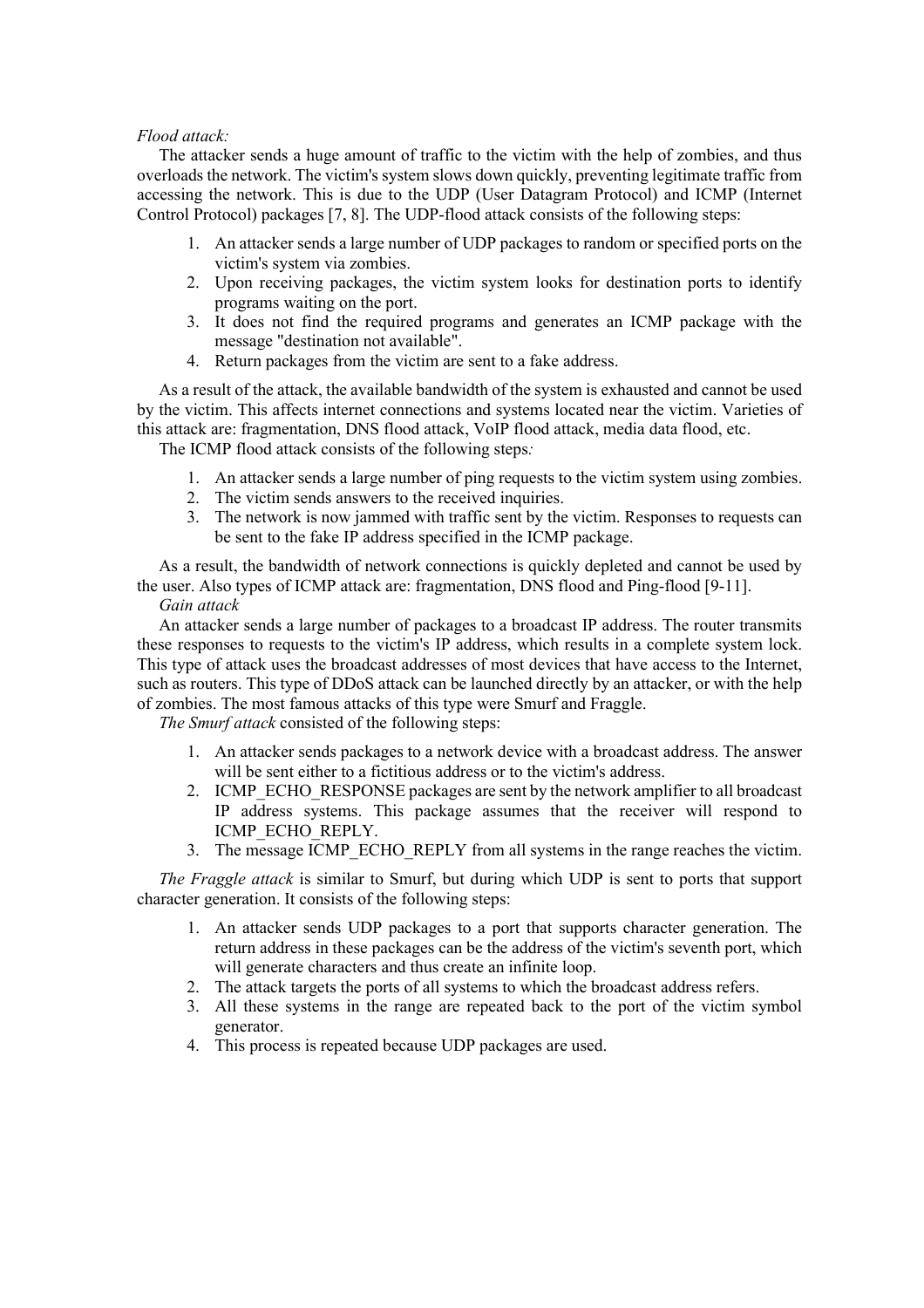Such an attack is more dangerous than Smurf. Its variety is a reflex attack that uses "reflectors" (intermediary hosts or devices) to perform a task. The peculiarity of the reflector is that it constantly responds to the packages it sends and receives[10]. Therefore, attackers use this method for attacks to which responses are required. The return address for the victim's response will be forged.

# **2.3.2. Resource depletion attacks**

The resource depletion attack aims to deplete the resources of the victim system to make it impossible to serve users. There are the following types of resource depletion attacks:

*Protocol attacks* on use: the purpose of these attacks is the consumption of excess resources of the victim, using the peculiarity of the protocol established in the system. The most common attacks of this type are TCP SYN attacks, PUSH + ACK, authentication server attack and CGI requests [11, 13].

*Improperly generated packages* are processed with malicious information. The attacker sends these packages to the victim to hack her system. This can be done in two ways:

*IP Address Attack:* The package consists of the same source and destination IP address, creating chaos in the victim's operating system. Thus, the attack slows down and breaks the system [12].

*IP Package Settings Attack:* Each of the IP packages consists of additional fields to transmit additional information. The attack uses these fields to form a package. They are populated by setting all the quality bits to one. Therefore, the victim spends extra time processing this package. This attack is more vulnerable when attacked by more than one "zombie".

### **2.4. Protection mechanisms**

There are various measures to prevent DDoS attacks. The initiator of DDOS-attacks is an attacker who tries to gain unauthorized access to the system / network of victims. Protective mechanisms are shown in figure 3.



**Figure 3:** Mechanisms of protection against DDoS-attacks

#### *Methods of prevention*

The best strategy against any attack is to prevent it from occurring. One of the following techniques is the use of filters: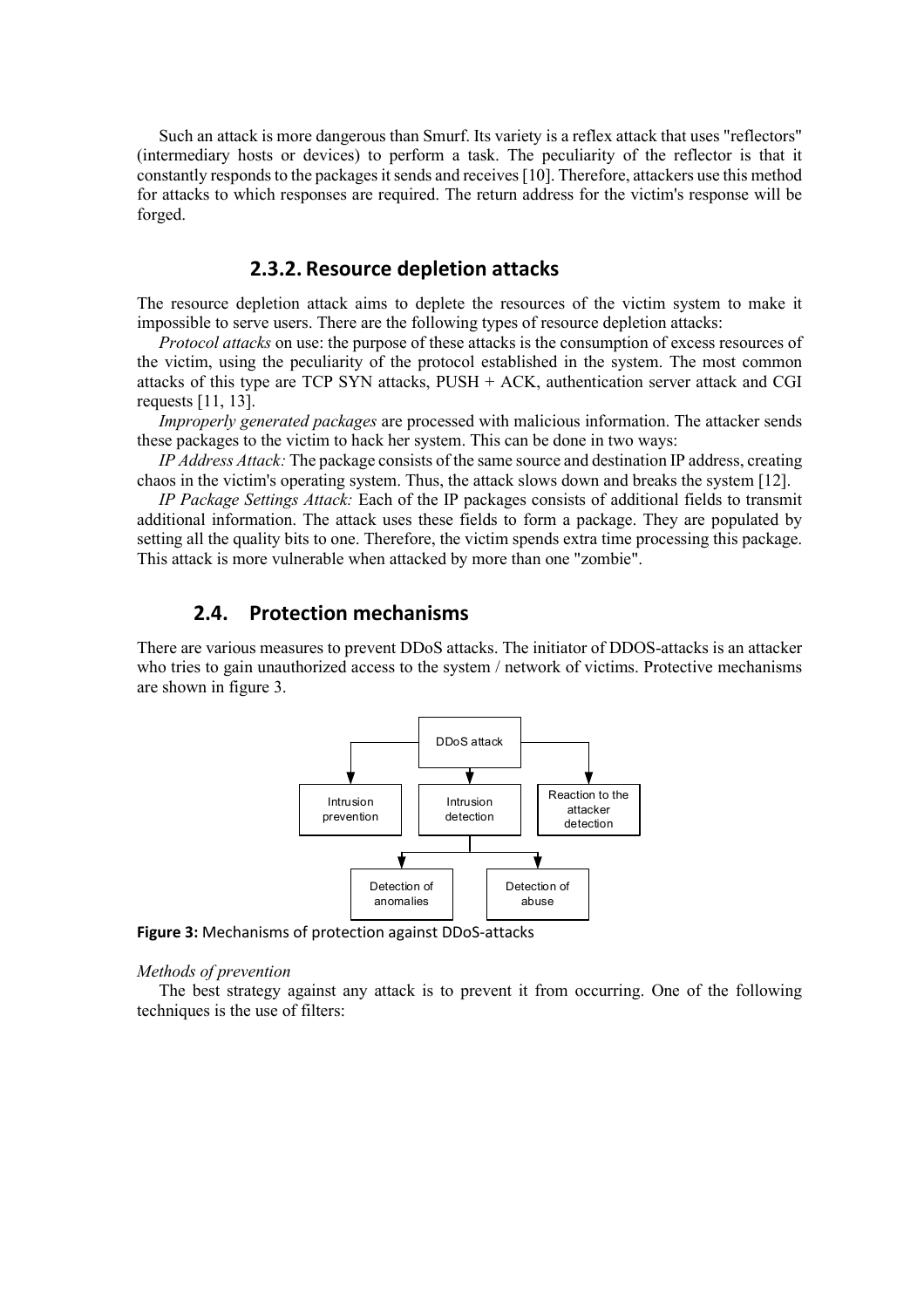• Inbound filtering - this process stops incoming packages with an invalid source address. Routers are used for this purpose. This technique stops DDoS attacks caused by fake IP addresses.

• Output filtering - this technique uses an output filter. This technique allows packages that have a valid IP address in the specified network range to leave the network.

• Route-based package allocation - the filter uses route information to capture or filter fake packages. It is also used to track an IP address. But this requires global information about the network topology.

• Enhanced connection security is a distributed feature architecture that assumes that an incoming package is valid if it is from legitimate servers. Other packages are blocked. The client must log in to the network by re-accessing SOAP.

You can also prevent attacks by disabling unused services, applying security patches, changing your IP address, disabling IP broadcasts, and balancing downloads and traps. Attack prevention methods do not guarantee complete protection against DDoS attacks, but increase security [14, 15].

#### *Detection methods*

The intrusion detection system helps the victim to avoid the spread of DDoS attacks and prevents the system from shutting down. Among the following methods:

1. Detection of anomalies: This method detects attacks by recognizing abnormalities in the system. This is done by comparing the current values with the previously detected normal operating characteristics of the system. This method determines erroneous values in system behavior. The most common methods of detecting anomalies are:

• NOMAD – a network monitoring system that detects network anomalies by analyzing IP package header information.

• Package's selection and filtering technique packages with congestion. A statistical analysis was performed on a subset of dropped packages, and as soon as an anomaly is detected, a signal is sent to the router to filter out malicious packages.

• D-WARD – detects a DDoS attack in the first victim. This prevents the attack from spreading to other network users. D-WARD is installed on the router to detect incoming and outgoing network traffic.

• MULTOPS- MULTOPS – is a data structure designed to detect DDoS attacks. It detects attacking or attacked systems, operating in an attack-oriented mode and its victim, respectively. This is a multi-level structure that determines the speed of packages at different levels of aggregation. But this requires a router configuration and additional memory management schemes.

2. Detection of overuse: This method detects DDoS attacks by supporting a database of addresses or exploit templates. When such a pattern is detected, the system reports DDoS attacks.

### *Response to detection*

If a DDoS attack is detected, it should be blocked and the identity of the attacker identified. This can be done, for example, using the Access Control List (ACL) or automatically [16-18].

Some methods used to track and identify the attacker are given in table. 1. Note that there are many methods to stop DDoS attacks, but not all attacks can be detected and prevented, in reality you can only reduce the impact of the attack.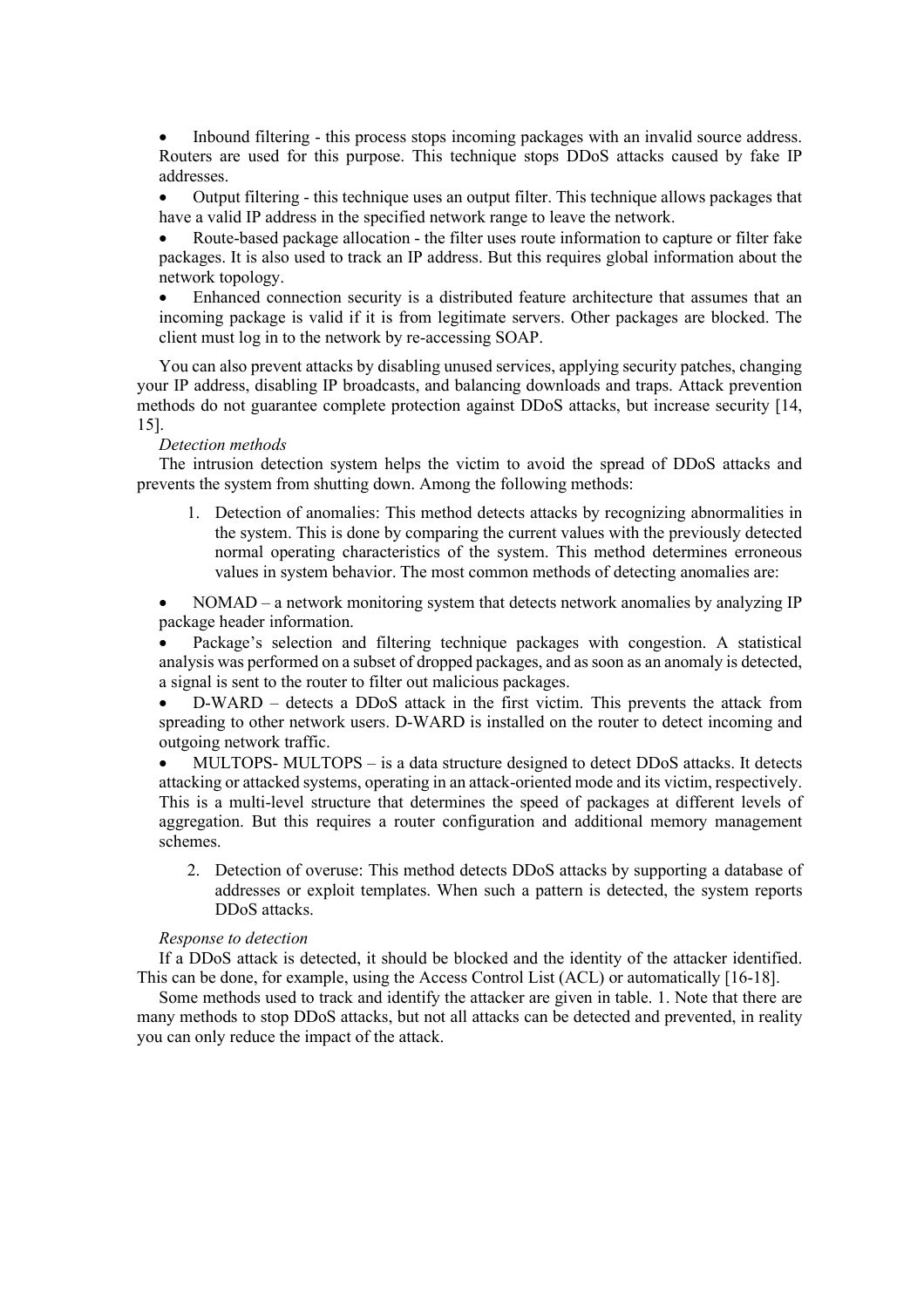**Table 1** Methods for tracking DDoS attacks

| Method                        | Description                                                       |
|-------------------------------|-------------------------------------------------------------------|
| <b>ICMP tracking</b>          | The mechanism involves forwarding packages with a low             |
|                               | probability to each router, as well as sending an ICMP            |
|                               | feedback message to the destination. If the bulk of ICMP          |
|                               | messages used to identify an attacker face issues such as         |
|                               | additional traffic, verifying these packages and identifying      |
|                               | overhead information from the route map is difficult              |
| IP-tracking                   | This method tracks the attacker's path to find the origin of      |
|                               | the attack. In this technique, the attacker's path is traced      |
|                               | back to find its source. But this becomes a difficult task if the |
|                               | reporting of sources in the TCP / IP protocol is disabled         |
| Reverse link testing sequence | This mechanism checks each of the incoming links to               |
|                               | determine if it is an attack. To do this, a large flow of traffic |
|                               | is created and the presence of violations in the network is       |
|                               | monitored. To use this mechanism, you need a system that          |
|                               | can generate a large flow of traffic, as well as information      |
|                               | about the location and connection of network computers            |
| Probabilistic marking of      | This technique overcomes the disadvantages of feedback            |
| packages                      | testing because it does not require prior knowledge of            |
|                               | network topology, traffic size, etc. This advantage also          |
|                               | imposes additional costs on the system, but there are many        |
|                               | methods to avoid additional costs                                 |

# **2.5. Problem solving methodology**

The process of solving this problem is divided into stages of design and analysis. After defining the goals, previous research and methods used by different researchers are studied. A system based on these studies is then developed to improve protection. The second stage, called analysis, determines the effect of design and its impact on system improvement.

In the developed algorithm fuzzy logic processes the data received from a network stream to find the intrusion. The data for the study is the information accumulated after the detection of attacks. Basic and general information about IDS is collected, and then a conclusion is made about DDoS attacks and their behavior. These studies show two important problems in IDS - low speed and slow detection of DDoS attacks.

The proposed solution is to monitor the flow of the network using a fuzzy system to increase the speed and quality of detection of DDoS-attack.

*Modeling*

At this stage, related work is investigated and the mechanism of such systems is analyzed in detail to determine which mechanism should be used to detect DDoS attacks. Most DDoS attacks have their own signature, so the detection rate on this basis is higher.

The system is configured to achieve the goals that were set at the stage of identifying the problem, as well as to take into account the information collected. Note that the designed component must have the correct output from each module and the entire system (attack report).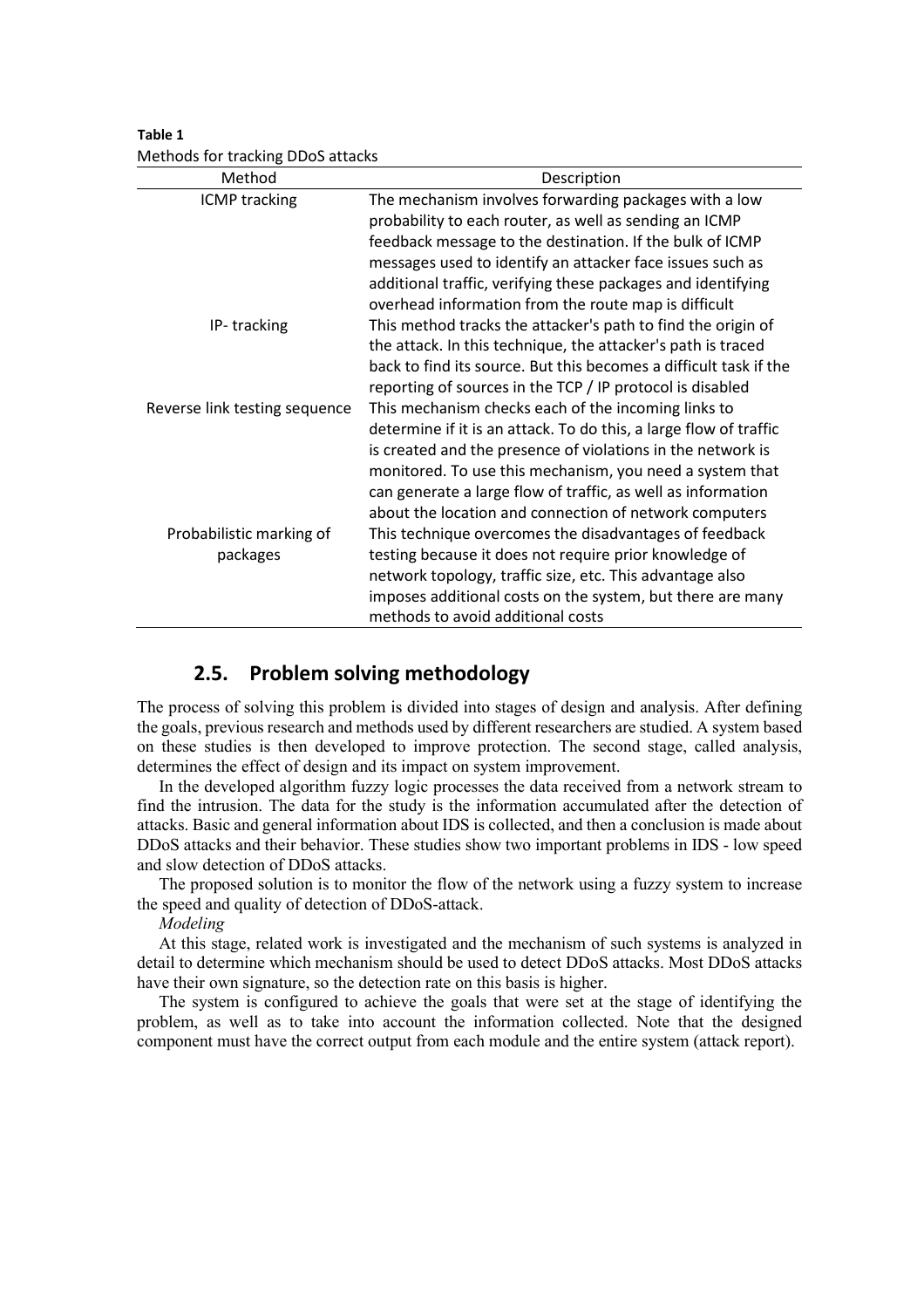#### *Analysis*

The system monitors network traffic and considers all packages in the stream. A fuzzy algorithm finds a suspicious package and stores these threads in an array. Finally, the fuzzy decision tree checks the headers of the suspicious thread and in the event of an attack, the system generates an error.

It is advisable to check the speed and efficiency of the developed system on a sample of traffic provided by the Agency for Progressive Defense Research Projects (DARPA) from the Lincoln Laboratory of the Massachusetts Institute of Technology (MIT). The result will be the development of a fuzzy algorithm to detect attacks*.* 

#### *System development*

Consider in more details, what processes affect the performance and accuracy of the system. First, we describe the system architecture, then - fuzzy algorithm and network flows, the application of fuzzy algorithm and network flow on IDS, the speed of attack detection is analyzed. *Protection system architecture*

### In fig. In Fig. 4 shows the structure of the developed system. IDS collects all packages from the traffic sample and places them inside the streams to store in memory. A fuzzy selection algorithm collects any suspicious packages and assigns them to a suspicious stream. Each time a suspicious thread ends, a fuzzy algorithm will check it for an attack.



**Figure 4:** Block diagram of the system

### *Data for pre-processing*

TCP and ICMP packages from the network are used where network flows are formed by the network handler. Stream identification for TCP packages is based on the number of packages from a single source, destination, source port, and destination port. The process starts with the SYN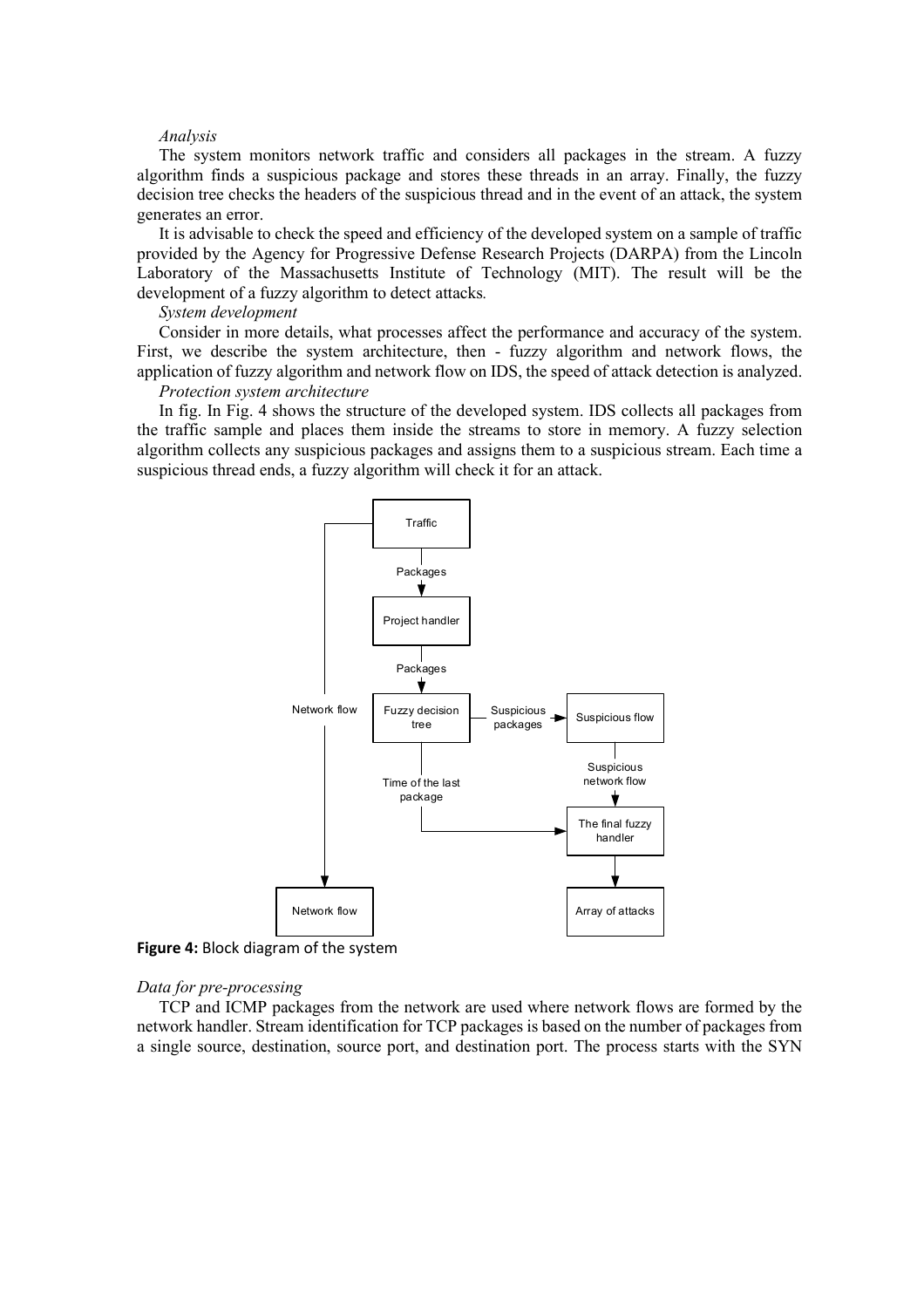package and ends when the FIN package arrives. On the other hand, for the ICMP protocol, two types of packages can be defined. The first package contains a request from one machine to another, and the second package is a response to the request. The network flow handler checks the network flows for any anomalies.

The most common IDS problems are error detection error and attack skip error, detection speed, performance, and overall performance. By using a network stream for the input signal and using a fuzzy intrusion detection solution tree, the result can have fewer false-positive errors and a better detection rate.

Each attack is described below.

#### *1. Land attack*

If TCP is the protocol of the incoming package, and the source IP and the target IP are the same, the source port is equal to the destination port, there is a Land attack.

### *2. Mail Bomb attack*

An attack occurs by establishing a single TCP connection between two computers. In this stream, the SMTP port is used to send e-mail, but the number of packages in one stream can be 10,000 packages and the size of each package is 1,000 bytes. Thus, the stream size will be approximately 10 MB.

#### *3. Smurf attack*

The attack takes place via an ICMP stream. The number of packages in one thread is small, but the size of each package is approximately 1000 bytes. However, the flow will be large because several computers send a large package to one computer. The package contains a response message, but the message request is not sent by the victim.

### *4.Ping packages attack*

A large number of large IP packages are sent from one computer to another. Each package has about 1,000 bytes and the size of the attack stream is about 64,000 bytes. It uses the ICMP protocol, which causes the victim's machine to reboot, freeze, and crash.

Fuzzy sets usually consist of 0 and 1, so there can be only two possible answers. But in fuzzy logic, when combining several fuzzy sets, there may be several answers. Therefore, the fuzzy handler looks for suspicious packages to change the flow state from normal to suspicious for faster detection:

Rules are used for Land attacks

IF flowprtcl is equal to TCP

IF flowrc is equal to flowdest

Write to the Land Attack array

The following rule applies to Mail Bomb attacks:

IF flowprtc is equal to TCP

IF the flowdestPort is SMTP

IF streams> 10 MB

Write to the Mail Bomb attack array

The following rule applies to the Smurf attack:

IF flowprtc is equal to ICMP

IF the information contains an answer

FOR A last minute Package, follow this Package one by one

IF the information does not contain a Request from the same machine

Write to the Smurf attack array

To attack with ping packages, the rule is: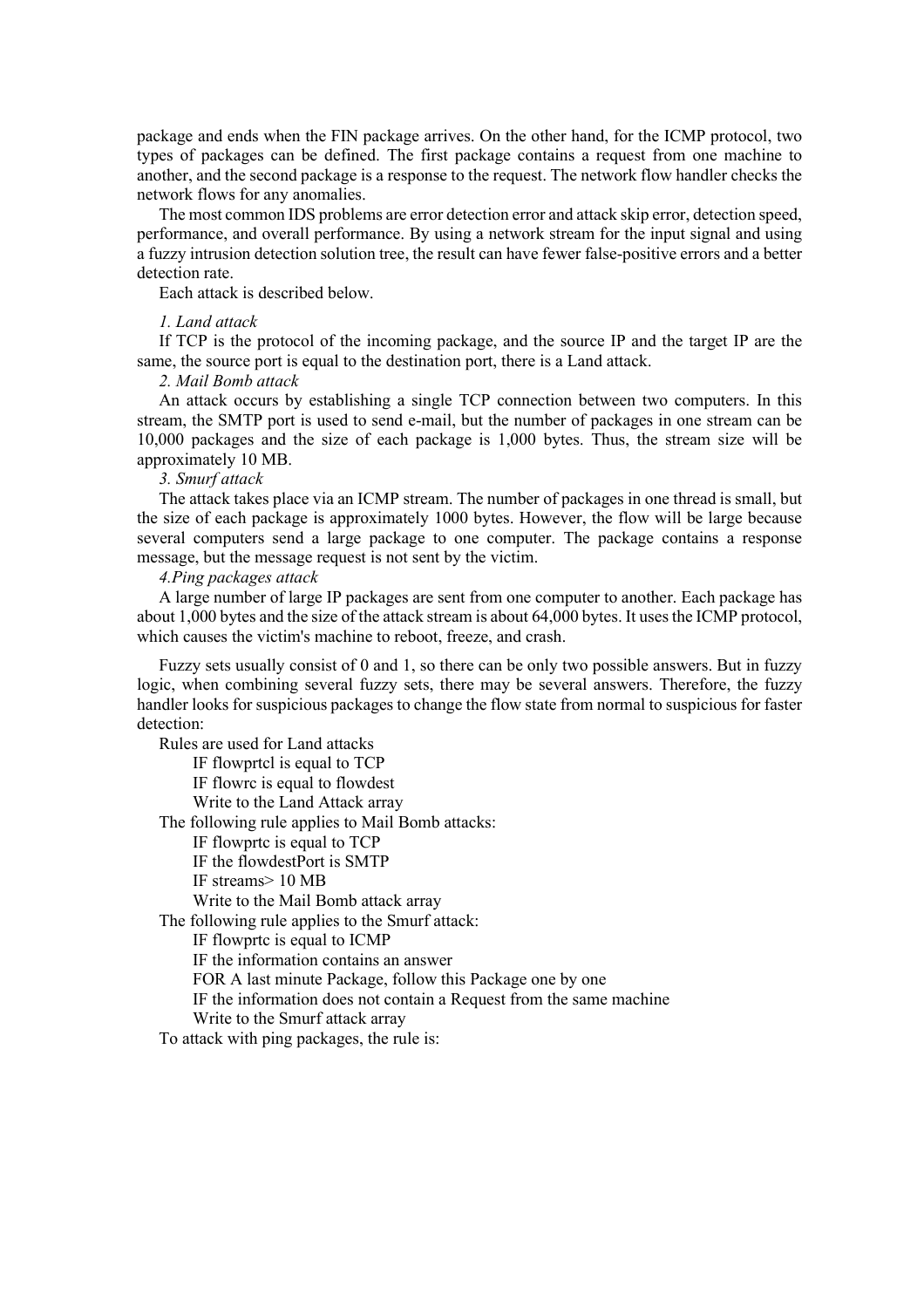IF flowprtc is equal to IP If the information contains ICMP Write to the Ping of Death array

# **3. Conclusions**

A fuzzy solution tree is proposed, which can detect four types of DDoS attacks by analyzing the network flow. The proposed architecture is the basis for the development and implementation of a protection system. The experiments were performed using the DARPA data set.

Previous IDS decisions were based on a detection method that used package data and resulted in erroneous errors. This study used IDS to solve the problem using a fuzzy decision tree as a preprocessor and inbound network flow analysis.

In the proposed system, all packages are processed, and then network flows are built. During this time, the fuzzy handler stores all suspicious packages in memory. When a thread header is generated, the suspicious thread will be checked again by a fuzzy handler and attacks will be detected.

# **References**

- [1] C.Marsala, M.Rifqi, Fuzzy decision tree and fuzzy gradual decision tree: Application to job satisfaction, 2017 IEEE International Conference on Fuzzy Systems (FUZZ-IEEE), 2017, pp. 1-6, doi: 10.1109/FUZZ-IEEE.2017.8015740
- [2] P.Su, T.Chen, H.Mao, J.Xie, Y.Zhao, J.Liu, On the Application of Preaggregation Functions to Fuzzy Pattern Tree, 2019 IEEE International Conference on Fuzzy Systems (FUZZ-IEEE), 2019, pp. 1-6, doi: 10.1109/FUZZ-IEEE.2019.8858922
- [3] P.Su, T.Chen, H.Mao, J.Xie, Y.Zhao, J.Liu, On the Application of Preaggregation Functions to Fuzzy Pattern Tree, 2019 IEEE International Conference on Fuzzy Systems (FUZZ-IEEE), 2019, pp. 1-6, doi: 10.1109/FUZZ-IEEE.2019.8858922
- [4] S.Sardari, E.Ahmadi, M.Taheri, M.Z.Jahromi, Weighted Fuzzy Decision Tree for Multi-Label Classification, 2020 10th International Conference on Computer and Knowledge Engineering (ICCKE), 2020, pp. 169-174, doi: 10.1109/ICCKE50421.2020.9303626
- [5] R.Tkachenko, I.Izonin, N.Kryvinska, V.Chopyak, N.Lotoshynska, D.Danylyuk, Piecewiselinear Approach for Medical Insurance Costs Prediction using SGTM Neural-Like Structure, CEUR-WS.org, vol. 2255, 2018, pp.170–179
- [6] L.Fang, H.Jiang, S.Cui, An improved decision tree algorithm based on mutual information, 2017 13th International Conference on Natural Computation, Fuzzy Systems and Knowledge Discovery (ICNC-FSKD), 2017, pp. 1615-1620, doi: 10.1109/FSKD.2017.8393008
- [7] G.Zheng, X.Xu, J. Yan, SD-CRF: A DoS Attack Detection Method for SDN, 2020 IEEE 20th International Conference on Communication Technology (ICCT), 2020, pp. 1116-1120, doi: 10.1109/ICCT50939.2020.9295801.
- [8] M.T.Kurniawan, S.Yazid, Mitigation and Detection Strategy of DoS Attack on Wireless Sensor Network Using Blocking Approach and Intrusion Detection System, 2020 International Conference on Electrical, Communication, and Computer Engineering (ICECCE), 2020, pp. 1-5, doi: 10.1109/ICECCE49384.2020.9179255
- [9] M.J.Anagha, R.Lepakshi, V.Goutham, V.Thavish, T.G.Keerthan Kumar, Package Injection and Dos Attack Controller Software(PDACS) Module to Handle Attacks in Software Defined